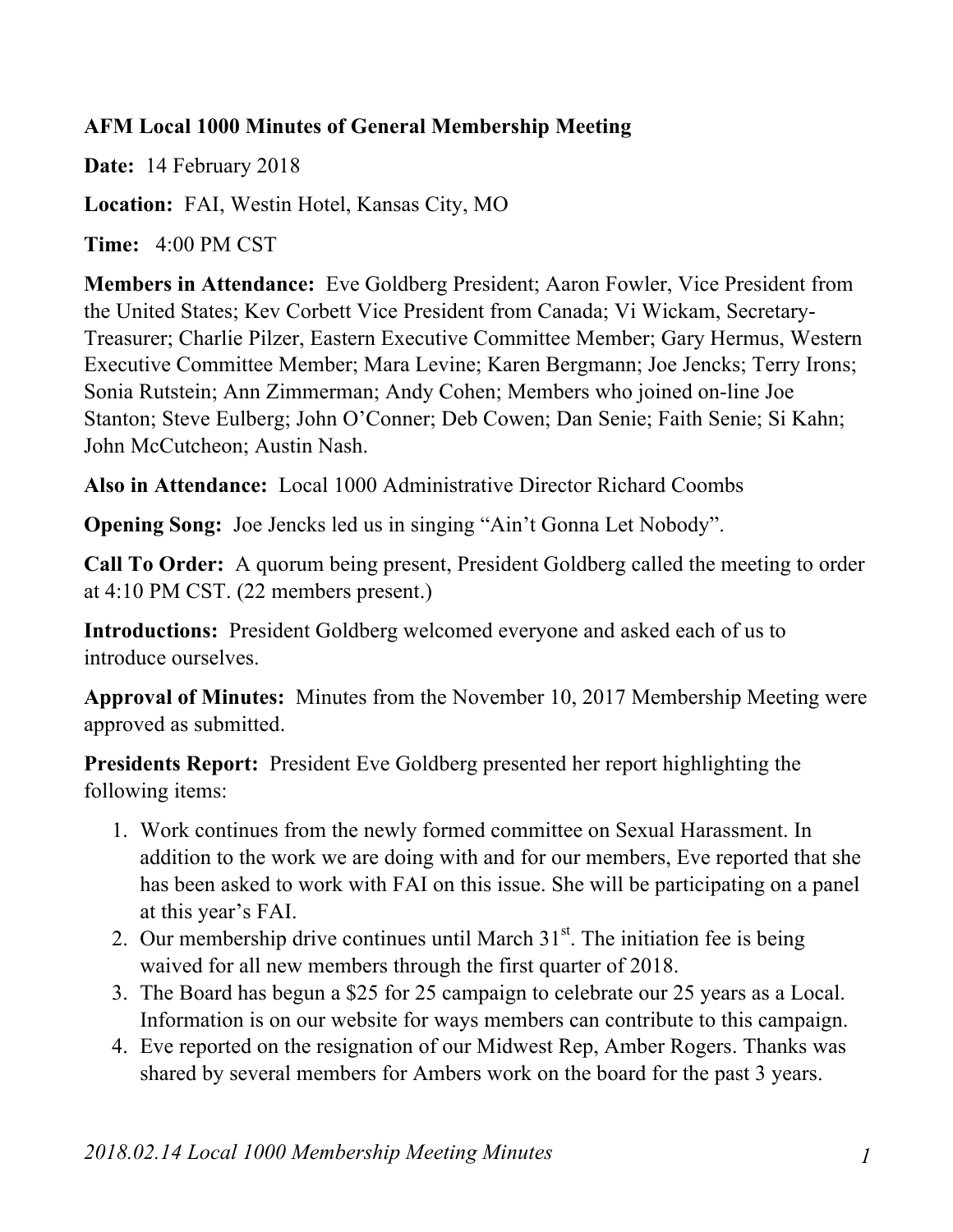- 5. Fair Trade Venues were discussed. The board is working to expand this project. Kev Corbett shared some ideas on how to grow this work. John McCutcheon shared a bit of the history behind the campaign and the importance of a Fair-Trade Venues for our members. He will also help facilitate more conversations between the venues.
- 6. A brief discussion was held on the Value of the Union. The Ex. Board is working on a plan to extend this conversation to our members.

**Treasurer's Report:** Secretary-Treasurer Vi Wickam reviewed the Year-End Profit & Loss Statement (Cash Basis) and Balance Sheet (Accrual Basis). Copies of these had been printed and were distributed to the members present. S/T Wickam also shared the 2018 Budget. The reports were accepted as presented.

**Canadian Report:** Kev Corbett, VP Canada, reported that Local 1000 continues to dialogue with Canadian locals and with the Canadian Conference. We have requested to be allowed to participate in the Canadian Conference meetings since we have so many Canadian Members. We are awaiting a decision from the CFM.

There is a Memorandum of Understanding document which was created by the Ex. Board that will help musicians keep their jobs during a maternity leave. The document will need to go through the AFM legal department and we will let members know when it will be available.

There is work being done by the Ex. Board to expand our reach into other conference, particularly Canadian Conferences.

**Communications Committee Report:** Aaron Fowler, VP United States, reported that the communications committee has been busy creating a new brochure that is available at this years FAI conference and the newly published New Deal is also available for distribution and will be mailed next week to members. It too is available at the exhibit table at the conference.

**Member Retreat:** Charlie Pilzer shared details of the 25<sup>th</sup> Anniversary gathering and membership retreat of AFM Local 1000 which will be held at the 40<sup>th</sup> of the Great Labor Arts Exchange (GLAE). The GLAE event will be June 21 – 24, 2018 in Silver Spring, Maryland. We will be part of their programming, and then on Sunday, when their programming wraps up, we will have a one-day member retreat.

Steve Eulberg mentioned that part of the GLAE event will be participating in the National Poor Peoples Campaign on Saturday.